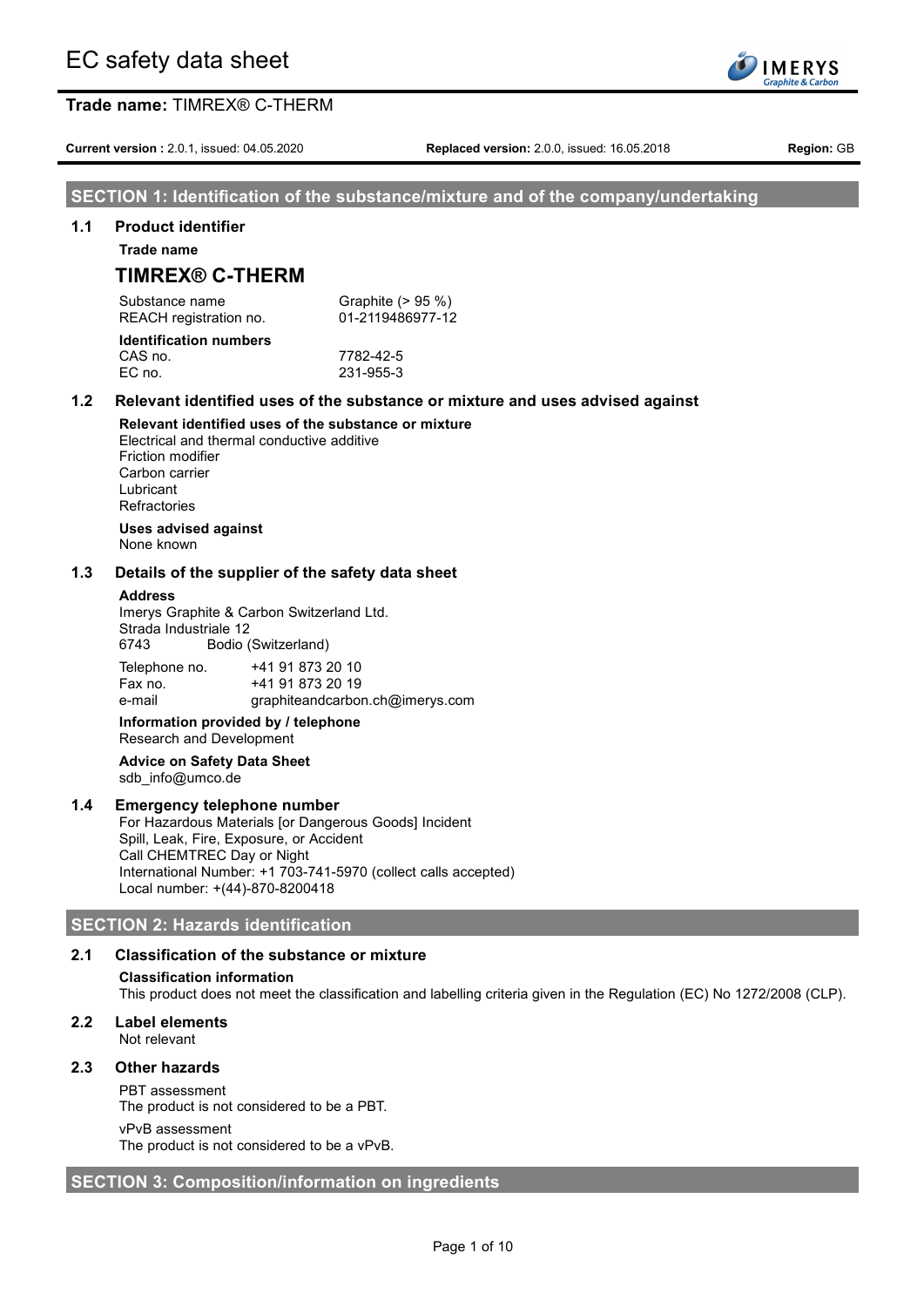**Current version :** 2.0.1, issued: 04.05.2020 **Replaced version:** 2.0.0, issued: 16.05.2018 **Region:** GB

**IMERYS** aphite & Carb

### **3.1 Substances**

**Chemical characterization** Substance name Graphite (> 95 %) **Identification numbers** CAS no. 7782-42-5 EC no. 231-955-3

### **3.2 Mixtures**

Not applicable. The product is not a mixture.

## **SECTION 4: First aid measures**

### **4.1 Description of first aid measures**

### **General information**

In case of persisting adverse effects, consult a physician. Change contaminated clothing.

### **After inhalation**

Remove affected person from the immediate area. Ensure supply of fresh air.

#### **After skin contact**

When in contact with the skin, clean with soap and water.

#### **After eye contact**

Remove contact lenses. Rinse eye thoroughly under running water keeping eyelids wide open and protecting the unaffected eye (at least 10 to 15 minutes).

#### **After ingestion**

Rinse out mouth and give plenty of water to drink. Never give anything by mouth to an unconscious person.

#### **4.2 Most important symptoms and effects, both acute and delayed** No data available.

## **4.3 Indication of any immediate medical attention and special treatment needed** No data available.

## **SECTION 5: Firefighting measures**

#### **5.1 Extinguishing media**

## **Suitable extinguishing media** Foam; Carbon dioxide; Extinguishing powder; Water spray jet; Sand **Unsuitable extinguishing media**

High power water jet

## **5.2 Special hazards arising from the substance or mixture**

In the event of fire, the following can be released: Carbon monoxide (CO); Carbon dioxide (CO2)

## **5.3 Advice for firefighters**

Use self-contained breathing apparatus. Wear protective clothing.

## **SECTION 6: Accidental release measures**

#### **6.1 Personal precautions, protective equipment and emergency procedures**

#### **For non-emergency personnel**

Refer to protective measures listed in sections 7 and 8. Avoid contact with skin, eyes and clothing. Ensure adequate ventilation. Avoid dust formation. High risk of slipping due to leakage/spillage of product.

#### **For emergency responders**

Personal protective equipment (PPE) - see Section 8. In case of emergency, use of personal protective equipment [DIN EN 469, EN 12021].

#### **6.2 Environmental precautions**

Do not discharge into the drains/surface waters/groundwater.

## **6.3 Methods and material for containment and cleaning up**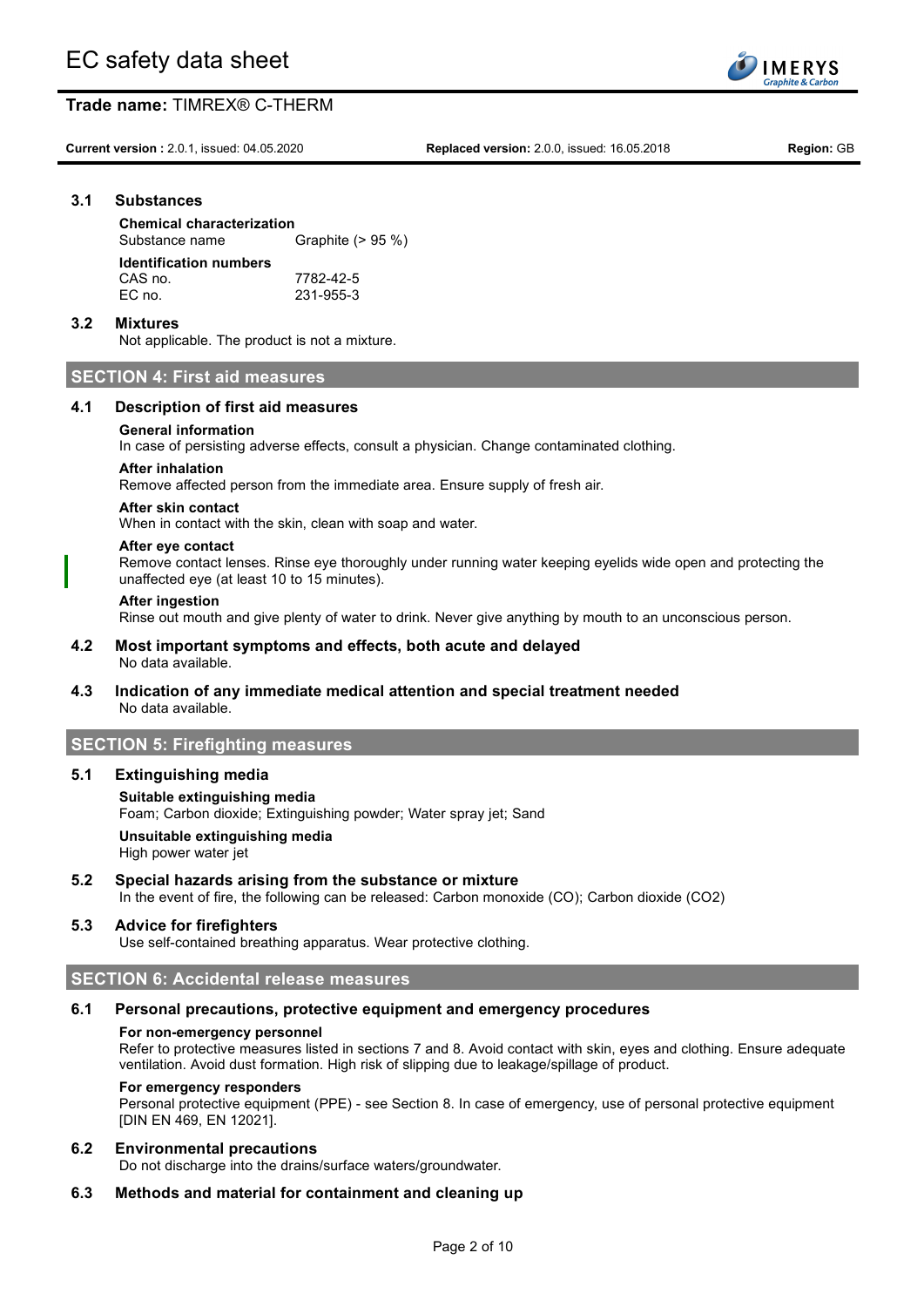

#### **Current version :** 2.0.1, issued: 04.05.2020 **Replaced version:** 2.0.0, issued: 16.05.2018 **Region:** GB

Take up with dust−binding material or using a suitable vacuum cleaner. When collected, handle material as described under the section heading "Disposal considerations".

## **6.4 Reference to other sections**

No data available.

## **SECTION 7: Handling and storage**

## **7.1 Precautions for safe handling**

### **Advice on safe handling**

Provide good ventilation at the work area (local exhaust ventilation, if necessary). If workplace exposure limits are exceeded, respiratory protection approved for this particular job must be worn.

#### **General protective and hygiene measures**

Do not eat, drink or smoke during work time. Keep away from foodstuffs and beverages. Avoid contact with eyes and skin. Remove contaminated clothing. Wash hands before breaks and after work. Do not inhale dust. Provide eye wash fountain in work area.

#### **Advice on protection against fire and explosion**

Under certain circumstances fine dust clouds may form explosive mixtures with air. Take precautionary measures against static charges. Keep away from sources of heat and ignition. Dust should be aspirated immediately on-thespot.

### **7.2 Conditions for safe storage, including any incompatibilities**

**Technical measures and storage conditions** Keep container tightly closed and dry.

#### **Requirements for storage rooms and vessels**

Containers which are opened must be carefully closed and kept upright to prevent leakage. Always keep in containers of same material as the original.

## **Incompatible products**

None known

## **7.3 Specific end use(s)**

No data available.

## **SECTION 8: Exposure controls/personal protection**

## **8.1 Control parameters**

## **Occupational exposure limit values**

| l No           | Substance name                                           | CAS no.                  |                   | EC no. |
|----------------|----------------------------------------------------------|--------------------------|-------------------|--------|
| $\blacksquare$ | <b>Dust</b>                                              |                          |                   |        |
|                | List of approved workplace exposure limits (WELs) / EH40 |                          |                   |        |
|                | Dust respirable                                          |                          |                   |        |
|                | WEL long-term (8-hr TWA reference period)                |                          | mg/m <sup>3</sup> |        |
|                | Comments                                                 | see Definition 44 "Dust" |                   |        |
|                | List of approved workplace exposure limits (WELs) / EH40 |                          |                   |        |
|                | Dust inhalable                                           |                          |                   |        |
|                | WEL long-term (8-hr TWA reference period)                | 10                       | mq/m <sup>3</sup> |        |
|                | Comments                                                 | see Definition 44 "Dust" |                   |        |

## **DNEL, DMEL and PNEC values**

### **DNEL values (worker)**

| <b>No</b> | Substance name           |                      |               | CAS / EC no |                   |
|-----------|--------------------------|----------------------|---------------|-------------|-------------------|
|           | <b>Route of exposure</b> | <b>Exposure time</b> | <b>Effect</b> | Value       |                   |
|           | <b>Graphite</b>          |                      |               | 7782-42-5   |                   |
|           |                          |                      |               | 231-955-3   |                   |
|           | inhalative               | Long term (chronic)  | local         | 1.2         | mq/m <sup>3</sup> |
|           | DNEL value (consumer)    |                      |               |             |                   |
| <b>No</b> | Substance name           |                      |               | CAS / EC no |                   |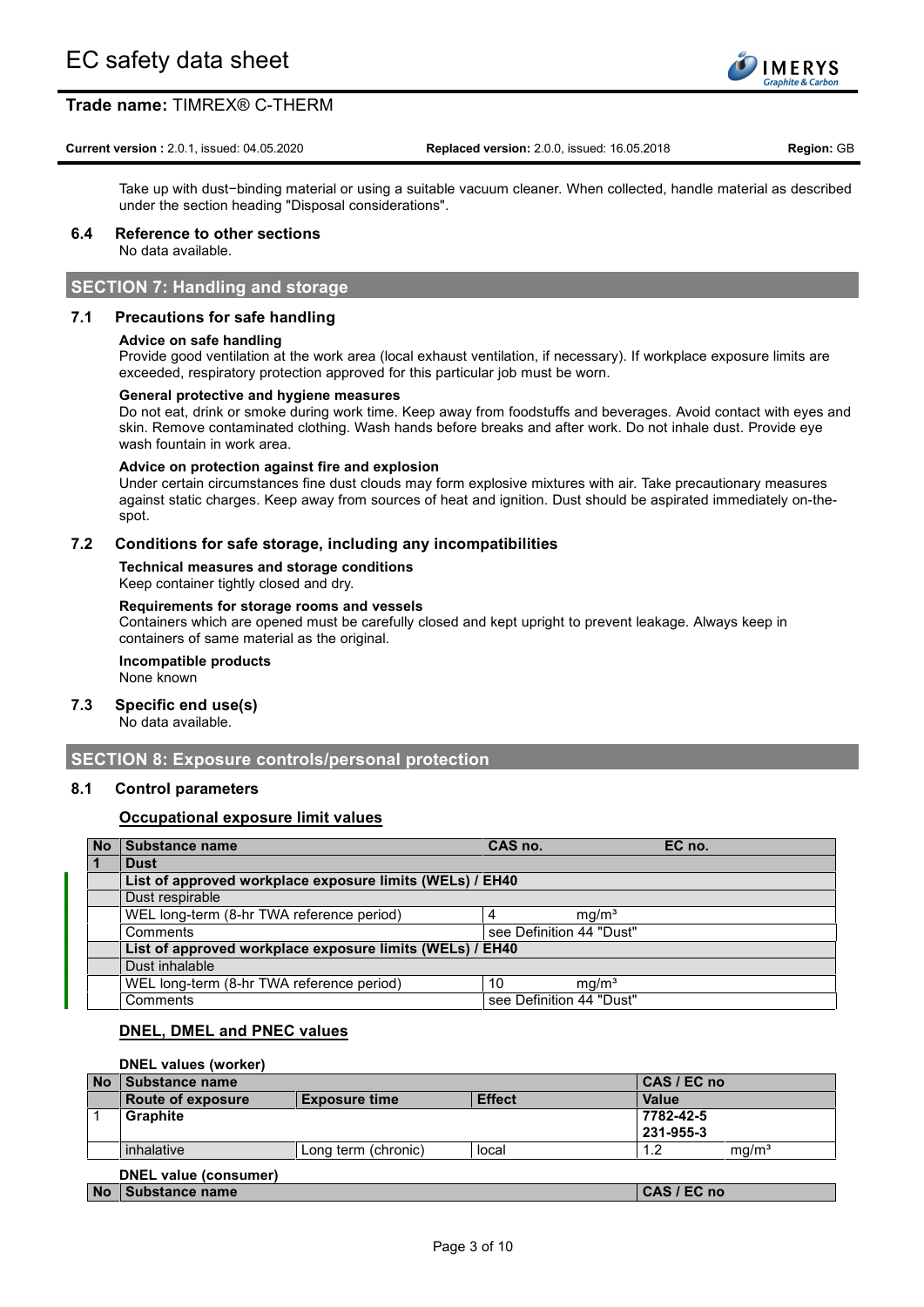**Current version :** 2.0.1, issued: 04.05.2020 **Replaced version:** 2.0.0, issued: 16.05.2018 **Region:** GB

|  | NUMBU UNDUUNU | $-$                 | -----    | ,,,,,,    |                   |
|--|---------------|---------------------|----------|-----------|-------------------|
|  | Graphite      |                     |          | 7782-42-5 |                   |
|  |               |                     |          | 231-955-3 |                   |
|  | oral          | Long term (chronic) | systemic | 813       | mg/kg/day         |
|  | inhalative    | Long term (chronic) | local    | 0.3       | mq/m <sup>3</sup> |

**Route of exposure Exposure time Effect Value**

#### **Other information**

The DNEL value (inhalation) is applicable for respirable fractions of graphite dust that can reach the alveolar regions of the lung.

**IMERYS** aphite & Carb

#### **8.2 Exposure controls**

#### **Appropriate engineering controls**

No data available.

#### **Personal protective equipment**

#### **Respiratory protection**

If workplace exposure limits are exceeded, a respiration protection approved for this particular job must be worn. In case of dust formation, take appropriate measures for breathing protection in the event workplace threshold values are not specified. Dust mask

Respirator FFP2 (EN 149)

#### **Eye / face protection**

Safety glasses with side protection shield (EN 166)

#### **Hand protection**

Sufficient protection is given wearing suitable protective gloves checked according to i.e. EN 374, in the event of risk of skin contact with the product. Before use, the protective gloves should be tested in any case for its specific workstation suitability (i.e. mechanical resistance, product compatibility and antistatic properties). Adhere to the manufacturer's instructions and information relating to the use, storage, care and replacement of protective gloves. Protective gloves shall be replaced immediately when physically damaged or worn. Design operations thus to avoid permanent use of protective gloves.

#### **Other**

Normal chemical work clothing.

#### **Environmental exposure controls**

No data available.

## **SECTION 9: Physical and chemical properties**

### **9.1 Information on basic physical and chemical properties**

| <b>Form/Colour</b>                        |          |      |              |
|-------------------------------------------|----------|------|--------------|
| Powder                                    |          |      |              |
| grey to black                             |          |      |              |
|                                           |          |      |              |
| <b>Odour</b>                              |          |      |              |
| odourless                                 |          |      |              |
| <b>Odour threshold</b>                    |          |      |              |
| No data available                         |          |      |              |
|                                           |          |      |              |
| pH value                                  |          |      |              |
| Not applicable                            |          |      |              |
| Boiling point / boiling range             |          |      |              |
| No data available                         |          |      |              |
| Melting point / melting range             |          |      |              |
| Value                                     | $\geq$   | 3000 | $^{\circ}$ C |
| Method                                    | OECD 102 |      |              |
| Decomposition point / decomposition range |          |      |              |
|                                           |          |      |              |
| No data available                         |          |      |              |
| <b>Flash point</b>                        |          |      |              |
| Not applicable                            |          |      |              |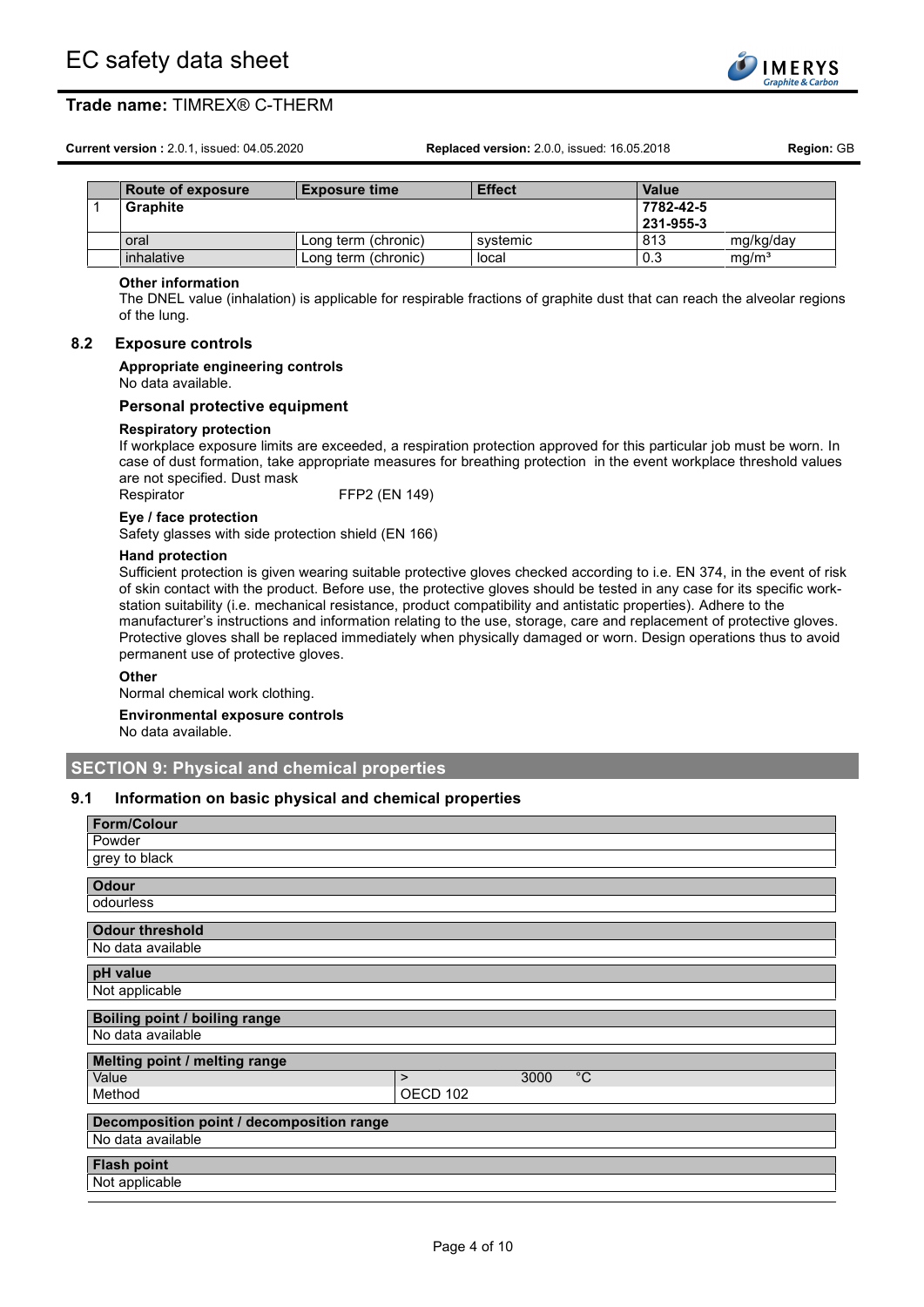| Ignition temperature<br>Value                                                                                                                                             | $\mathbf{L}$              | $^{\circ}C$<br>500                                                                                                                                                          |  |
|---------------------------------------------------------------------------------------------------------------------------------------------------------------------------|---------------------------|-----------------------------------------------------------------------------------------------------------------------------------------------------------------------------|--|
|                                                                                                                                                                           |                           |                                                                                                                                                                             |  |
| <b>Auto-ignition temperature</b><br>No data available                                                                                                                     |                           |                                                                                                                                                                             |  |
|                                                                                                                                                                           |                           |                                                                                                                                                                             |  |
| <b>Oxidising properties</b><br>Inorganic substance not containing oxygen or halogen atoms.                                                                                |                           |                                                                                                                                                                             |  |
| <b>Explosive properties</b><br>Non-combustible. Contains no chemical groups associated with explosive properties. The minimum ignition energy of<br>fine dusts is $>1$ J. |                           |                                                                                                                                                                             |  |
| <b>Flammability (solid, gas)</b><br>The product is NOT highly flammable according to Regulation (EG) Nr. 440/2008, method EC A.10 (flammability,<br>solids)               |                           |                                                                                                                                                                             |  |
| Lower flammability or explosive limits<br>No data available                                                                                                               |                           |                                                                                                                                                                             |  |
| <b>Upper flammability or explosive limits</b><br>No data available                                                                                                        |                           |                                                                                                                                                                             |  |
| Vapour pressure<br>Comments                                                                                                                                               |                           | Solid whose melting point is > 3000°C.                                                                                                                                      |  |
| <b>Vapour density</b><br>No data available                                                                                                                                |                           |                                                                                                                                                                             |  |
| <b>Evaporation rate</b><br>No data available                                                                                                                              |                           |                                                                                                                                                                             |  |
| <b>Relative density</b><br>No data available                                                                                                                              |                           |                                                                                                                                                                             |  |
| <b>Density</b>                                                                                                                                                            |                           |                                                                                                                                                                             |  |
| Value<br>Method                                                                                                                                                           | appr.<br><b>DIN 51901</b> | 2.2<br>g/cm <sup>3</sup>                                                                                                                                                    |  |
| Solubility in water                                                                                                                                                       |                           |                                                                                                                                                                             |  |
| Value                                                                                                                                                                     | $\overline{\phantom{0}}$  | 0.001<br>g/l                                                                                                                                                                |  |
| Solubility(ies)                                                                                                                                                           |                           |                                                                                                                                                                             |  |
| Comments                                                                                                                                                                  |                           | Graphite/ carbon is however considered being insoluble in water.<br>The relative solubility corresponds to the solubility of impurities<br>contained in the test substance. |  |
| Partition coefficient: n-octanol/water<br>No data available                                                                                                               |                           |                                                                                                                                                                             |  |

## **9.2 Other information**

**Other information**

No data available.

## **SECTION 10: Stability and reactivity**

**10.1 Reactivity**

No data available.

- **10.2 Chemical stability** No data available.
- **10.3 Possibility of hazardous reactions** No data available.

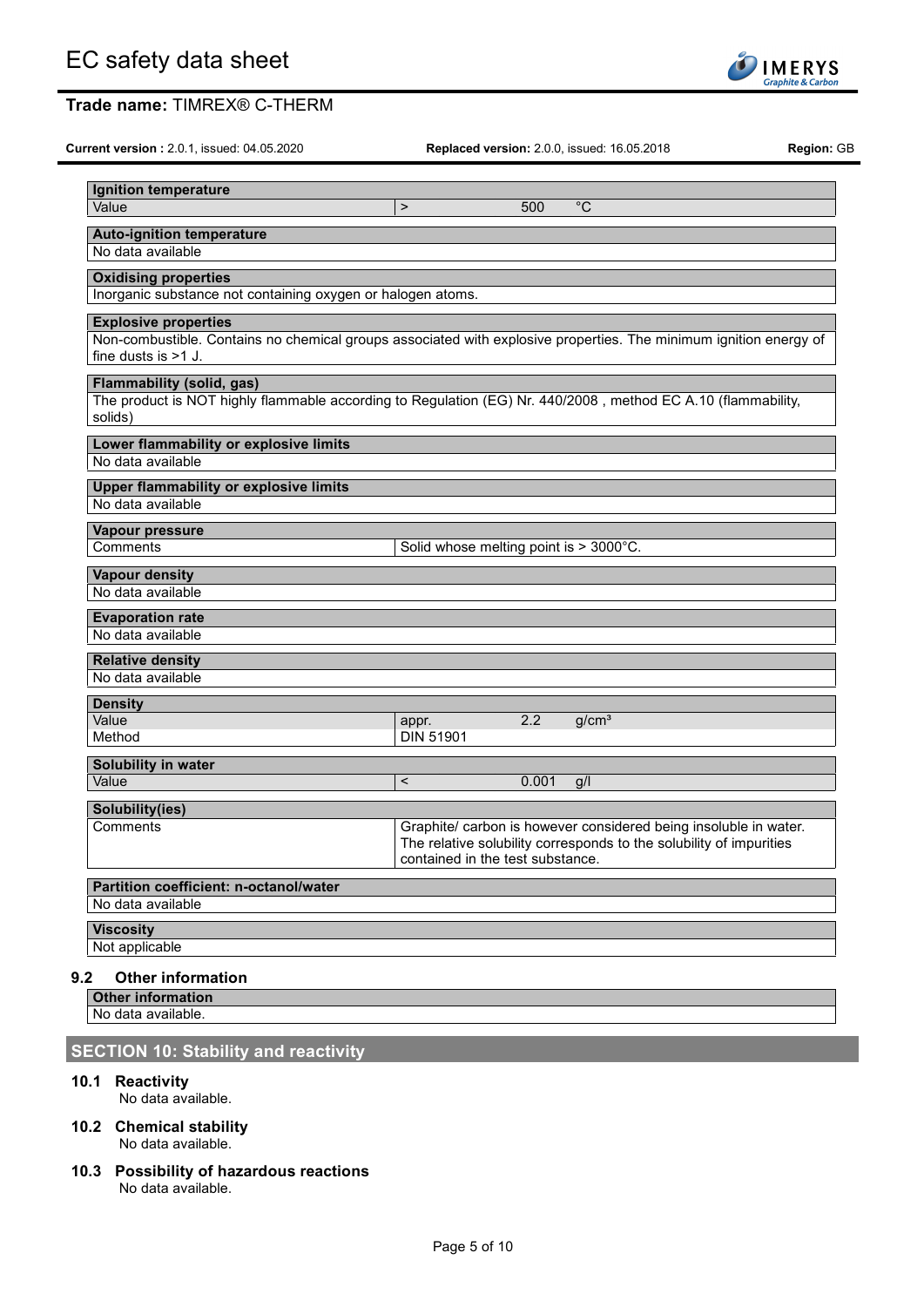

**Current version :** 2.0.1, issued: 04.05.2020 **Replaced version:** 2.0.0, issued: 16.05.2018 **Region:** GB

**10.4 Conditions to avoid**

No data available.

- **10.5 Incompatible materials** Fluorine; Chlorine trifluoride
- **10.6 Hazardous decomposition products** No hazardous decomposition products known.

## **SECTION 11: Toxicological information**

## **11.1 Information on toxicological effects**

| <b>Acute oral toxicity</b>         |                   |           |                                                                   |
|------------------------------------|-------------------|-----------|-------------------------------------------------------------------|
| No Substance name                  |                   | CAS no.   | EC no.                                                            |
| <b>Graphite</b><br>1               |                   | 7782-42-5 | 231-955-3                                                         |
| LD50                               | $\, >$            |           | 2000<br>mg/kg bodyweight                                          |
| Species                            | rat               |           |                                                                   |
| Method                             | OECD 423          |           |                                                                   |
| Source                             | <b>CSR</b>        |           |                                                                   |
| Evaluation/classification          |                   |           | Based on available data, the classification criteria are not met. |
| <b>Acute dermal toxicity</b>       |                   |           |                                                                   |
| No data available                  |                   |           |                                                                   |
| <b>Acute inhalational toxicity</b> |                   |           |                                                                   |
| No Substance name                  |                   | CAS no.   | EC no.                                                            |
| <b>Graphite</b><br>1               |                   | 7782-42-5 | 231-955-3                                                         |
| <b>LC50</b>                        | $\mathbf{L}$      |           | 2000<br>mg/l                                                      |
| Duration of exposure               |                   |           | 4<br>h                                                            |
| State of aggregation               | Dust              |           |                                                                   |
| Species                            | rat               |           |                                                                   |
| Method                             | OECD 403          |           |                                                                   |
| Source                             | <b>CSR</b>        |           |                                                                   |
| Evaluation/classification          |                   |           | Based on available data, the classification criteria are not met. |
|                                    |                   |           |                                                                   |
| <b>Skin corrosion/irritation</b>   |                   |           |                                                                   |
| No Substance name                  |                   | CAS no.   | EC no.                                                            |
| <b>Graphite</b><br>1               |                   | 7782-42-5 | 231-955-3                                                         |
| Species                            | rabbit            |           |                                                                   |
| Method                             | OECD 404          |           |                                                                   |
| Source                             | <b>CSR</b>        |           |                                                                   |
| Evaluation                         | non-irritant      |           |                                                                   |
| Serious eye damage/irritation      |                   |           |                                                                   |
| No Substance name                  |                   | CAS no.   | EC no.                                                            |
| 1<br><b>Graphite</b>               |                   | 7782-42-5 | 231-955-3                                                         |
| Species                            | rabbit            |           |                                                                   |
| Method                             | OECD 405          |           |                                                                   |
| Source                             | <b>CSR</b>        |           |                                                                   |
| Evaluation                         | non-irritant      |           |                                                                   |
| Respiratory or skin sensitisation  |                   |           |                                                                   |
| No Substance name                  |                   | CAS no.   | EC no.                                                            |
| 1<br><b>Graphite</b>               |                   | 7782-42-5 | 231-955-3                                                         |
| Route of exposure                  | respiratory tract |           |                                                                   |
| Species                            | mouse             |           |                                                                   |
| Method                             | OECD 429          |           |                                                                   |
| Source                             | <b>CSR</b>        |           |                                                                   |
| Evaluation                         | non-sensitizing   |           |                                                                   |
| Evaluation/classification          |                   |           | Based on available data, the classification criteria are not met. |
| Route of exposure                  |                   |           |                                                                   |
| Species                            | Skin              |           |                                                                   |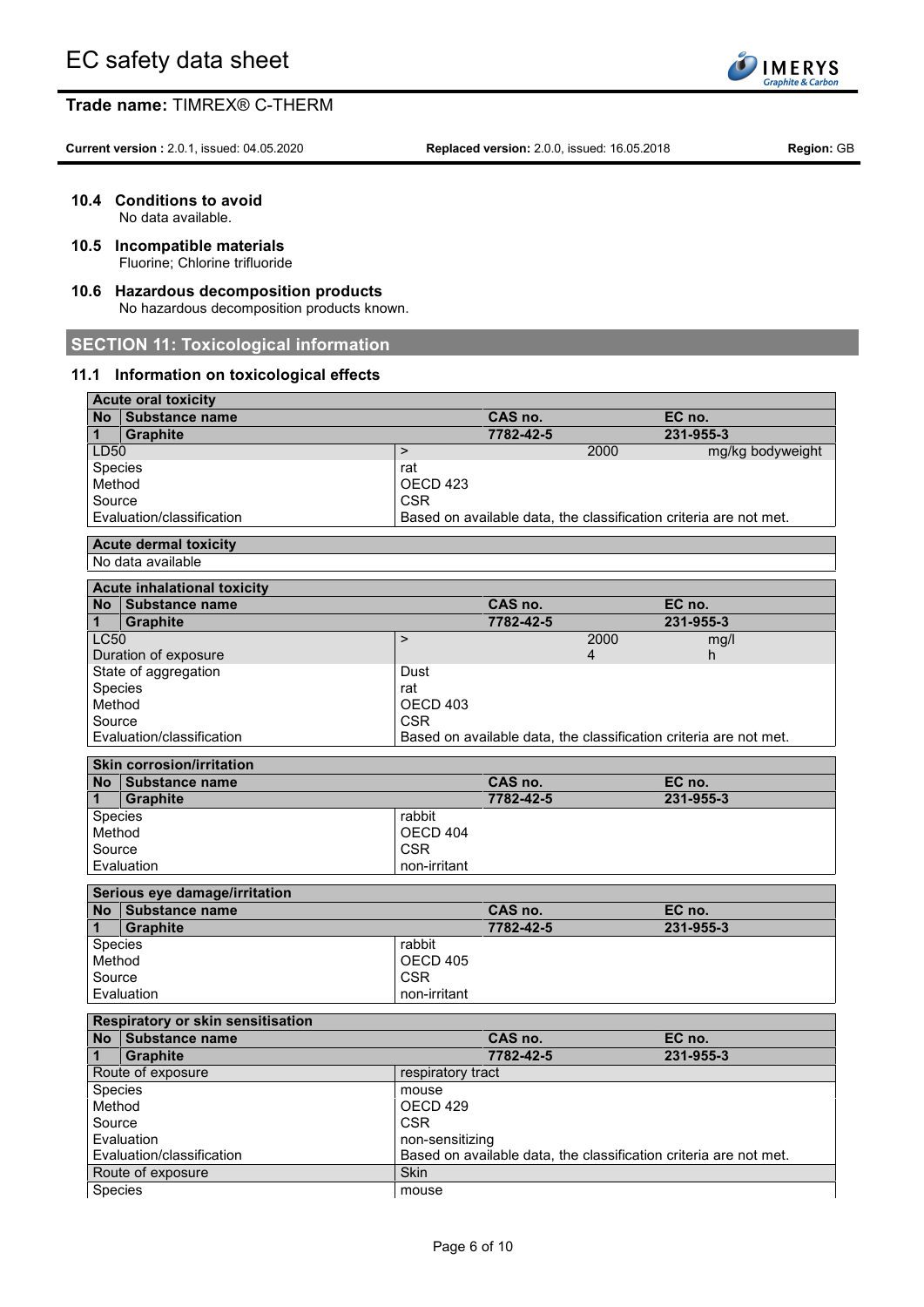Method OECD 429

Method OECD 471<br>Source CSR Source **CSR** 

Method OECD 476

Method OECD 473 Source CSR CSR

Source | CSR<br>Evaluation/classification | CSR | Base

Evaluation **non-sensitizing** 

**Current version :** 2.0.1, issued: 04.05.2020 **Replaced version:** 2.0.0, issued: 16.05.2018 **Region:** GB

**Germ cell mutagenicity**

Source

Evaluation/classification Based on available data, the classification criteria are not met.

Mammalian chromosome aberration test

| No Substance name         | CAS no.                                                           | EC no.    |  |
|---------------------------|-------------------------------------------------------------------|-----------|--|
| Graphite                  | 7782-42-5                                                         | 231-955-3 |  |
| Method                    | OECD 422                                                          |           |  |
| Source                    | <b>CSR</b>                                                        |           |  |
| Evaluation/classification | Based on available data, the classification criteria are not met. |           |  |

Evaluation/classification Based on available data, the classification criteria are not met.

Evaluation/classification Based on available data, the classification criteria are not met.

Evaluation/classification **Based on available data, the classification criteria are not met.**<br>Type of examination **Based on available data, the classification criteria are not met.** 

**No Substance name CAS no. EC no. 1 Graphite 7782-42-5 231-955-3**

Type of examination **Bacterial Reverse Mutation Test** 

Type of examination Mammalian cell gene mutation assay

|           | <b>Learchhogemicity</b>     |                                                                   |           |
|-----------|-----------------------------|-------------------------------------------------------------------|-----------|
| <b>No</b> | Substance name              | CAS no.                                                           | EC no.    |
| $\vert$ 1 | <b>Graphite</b>             | 7782-42-5                                                         | 231-955-3 |
| Method    |                             | Waiving                                                           |           |
| Source    |                             | <b>CSR</b>                                                        |           |
|           | l Evaluation/classification | Based on available data, the classification criteria are not met. |           |

## **STOT - single exposure**

No data available

|                | <b>STOT - repeated exposure</b> |              |           |                                                                   |  |
|----------------|---------------------------------|--------------|-----------|-------------------------------------------------------------------|--|
|                | No Substance name               |              | CAS no.   | EC no.                                                            |  |
| $\mathbf{1}$   | <b>Graphite</b>                 |              | 7782-42-5 | 231-955-3                                                         |  |
|                | Route of exposure               | oral         |           |                                                                   |  |
| <b>NOAEL</b>   |                                 |              | 813       | mg/kg                                                             |  |
| <b>Species</b> |                                 | rat          |           |                                                                   |  |
| Method         |                                 | OECD 422     |           |                                                                   |  |
| Source         |                                 | <b>CSR</b>   |           |                                                                   |  |
|                | Evaluation/classification       |              |           | Based on available data, the classification criteria are not met. |  |
|                | Route of exposure               | inhalational |           |                                                                   |  |
| <b>NOAEC</b>   |                                 |              | 12        | mq/m <sup>3</sup>                                                 |  |
| Species        |                                 | rat          |           |                                                                   |  |
| Method         |                                 | OECD 412     |           |                                                                   |  |
| Source         |                                 | <b>CSR</b>   |           |                                                                   |  |
|                | Evaluation/classification       |              |           | Based on available data, the classification criteria are not met. |  |
|                |                                 |              |           |                                                                   |  |

## **Aspiration hazard**

No data available

**Delayed and immediate effects as well as chronic effects from short and long-term exposure** Contact with the skin and eyes may cause mechanical irritation. Inhalation of dusts may irritate the respiratory tract.

## **SECTION 12: Ecological information**

## **12.1 Toxicity**

**IMERYS raphite & Carb**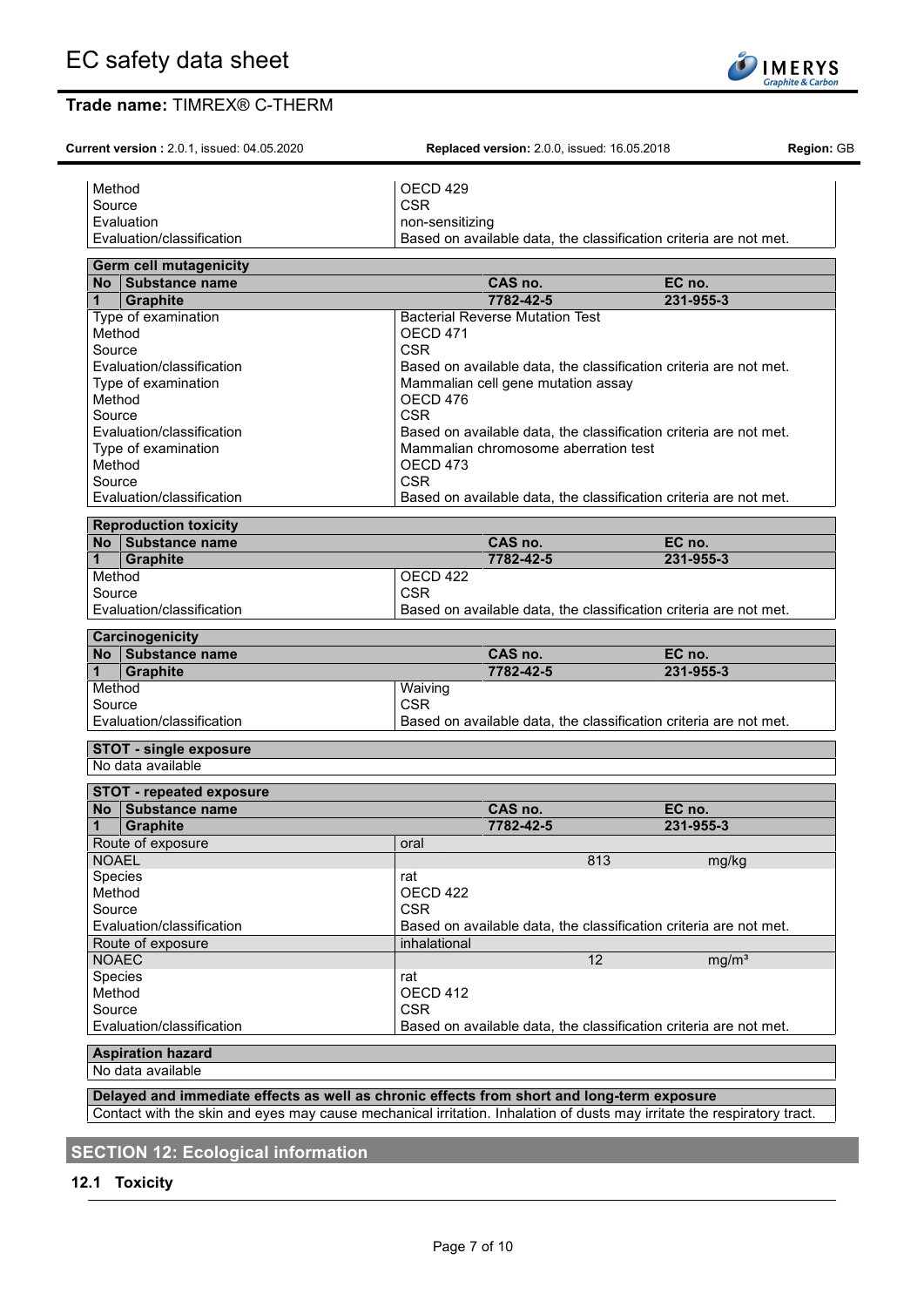

**Current version :** 2.0.1, issued: 04.05.2020 **Replaced version:** 2.0.0, issued: 16.05.2018 **Region:** GB

**SOLINERYS**<br>
Graphite & Carbon

| <b>Toxicity to fish (acute)</b>                            |                                   |                                             |     |                                                                   |  |
|------------------------------------------------------------|-----------------------------------|---------------------------------------------|-----|-------------------------------------------------------------------|--|
| No Substance name                                          |                                   | CAS no.                                     |     | EC no.                                                            |  |
| $\mathbf{1}$<br>Graphite                                   |                                   | 7782-42-5                                   |     | 231-955-3                                                         |  |
| <b>LC50</b>                                                | $\mathbf{L}$                      |                                             | 100 | mg/l                                                              |  |
| Duration of exposure                                       |                                   |                                             | 96  | h.                                                                |  |
| Species                                                    | Danio rerio                       |                                             |     |                                                                   |  |
| Method                                                     | OECD <sub>203</sub>               |                                             |     |                                                                   |  |
| Source                                                     | <b>CSR</b>                        |                                             |     |                                                                   |  |
| Evaluation/classification                                  |                                   |                                             |     | Based on available data, the classification criteria are not met. |  |
| <b>Toxicity to fish (chronic)</b>                          |                                   |                                             |     |                                                                   |  |
| No data available                                          |                                   |                                             |     |                                                                   |  |
| <b>Toxicity to Daphnia (acute)</b>                         |                                   |                                             |     |                                                                   |  |
| No Substance name                                          |                                   | CAS no.                                     |     | EC no.                                                            |  |
| 1<br><b>Graphite</b>                                       |                                   | 7782-42-5                                   |     | 231-955-3                                                         |  |
| <b>EC50</b>                                                | $\, > \,$                         |                                             | 100 | mg/l                                                              |  |
| Duration of exposure                                       |                                   |                                             | 48  | h.                                                                |  |
| Species                                                    | Daphnia magna                     |                                             |     |                                                                   |  |
| Method<br>Source                                           | OECD <sub>202</sub><br><b>CSR</b> |                                             |     |                                                                   |  |
| Evaluation/classification                                  |                                   |                                             |     | Based on available data, the classification criteria are not met. |  |
|                                                            |                                   |                                             |     |                                                                   |  |
| <b>Toxicity to Daphnia (chronic)</b>                       |                                   |                                             |     |                                                                   |  |
| No data available                                          |                                   |                                             |     |                                                                   |  |
| Toxicity to algae (acute)                                  |                                   |                                             |     |                                                                   |  |
| No Substance name                                          |                                   | CAS no.                                     |     | EC no.                                                            |  |
| 1<br><b>Graphite</b>                                       |                                   | 7782-42-5                                   |     | 231-955-3                                                         |  |
| <b>EC50</b>                                                | $\mathbf{L}$                      |                                             | 100 | mg/l                                                              |  |
| Duration of exposure                                       |                                   |                                             | 72  | h.                                                                |  |
| Species                                                    |                                   | Pseudokirchneriella subcapitata             |     |                                                                   |  |
| Method                                                     | OECD <sub>201</sub>               |                                             |     |                                                                   |  |
| Source                                                     | <b>CSR</b>                        |                                             |     |                                                                   |  |
| Evaluation/classification                                  |                                   |                                             |     | Based on available data, the classification criteria are not met. |  |
| Toxicity to algae (chronic)                                |                                   |                                             |     |                                                                   |  |
| No data available                                          |                                   |                                             |     |                                                                   |  |
| <b>Bacteria toxicity</b>                                   |                                   |                                             |     |                                                                   |  |
| No data available                                          |                                   |                                             |     |                                                                   |  |
|                                                            |                                   |                                             |     |                                                                   |  |
| 12.2 Persistence and degradability                         |                                   |                                             |     |                                                                   |  |
| No data available.                                         |                                   |                                             |     |                                                                   |  |
| 12.3 Bioaccumulative potential                             |                                   |                                             |     |                                                                   |  |
| No data available.                                         |                                   |                                             |     |                                                                   |  |
|                                                            |                                   |                                             |     |                                                                   |  |
| 12.4 Mobility in soil                                      |                                   |                                             |     |                                                                   |  |
| No data available.                                         |                                   |                                             |     |                                                                   |  |
| 12.5 Results of PBT and vPvB assessment                    |                                   |                                             |     |                                                                   |  |
| <b>Results of PBT and vPvB assessment</b>                  |                                   |                                             |     |                                                                   |  |
| PBT assessment                                             |                                   | The product is not considered to be a PBT.  |     |                                                                   |  |
| vPvB assessment                                            |                                   | The product is not considered to be a vPvB. |     |                                                                   |  |
|                                                            |                                   |                                             |     |                                                                   |  |
| 12.6 Other adverse effects                                 |                                   |                                             |     |                                                                   |  |
| No data available.                                         |                                   |                                             |     |                                                                   |  |
| <b>Other information</b><br>12.7                           |                                   |                                             |     |                                                                   |  |
| <b>Other information</b>                                   |                                   |                                             |     |                                                                   |  |
| Do not discharge product unmonitored into the environment. |                                   |                                             |     |                                                                   |  |

# **SECTION 13: Disposal considerations**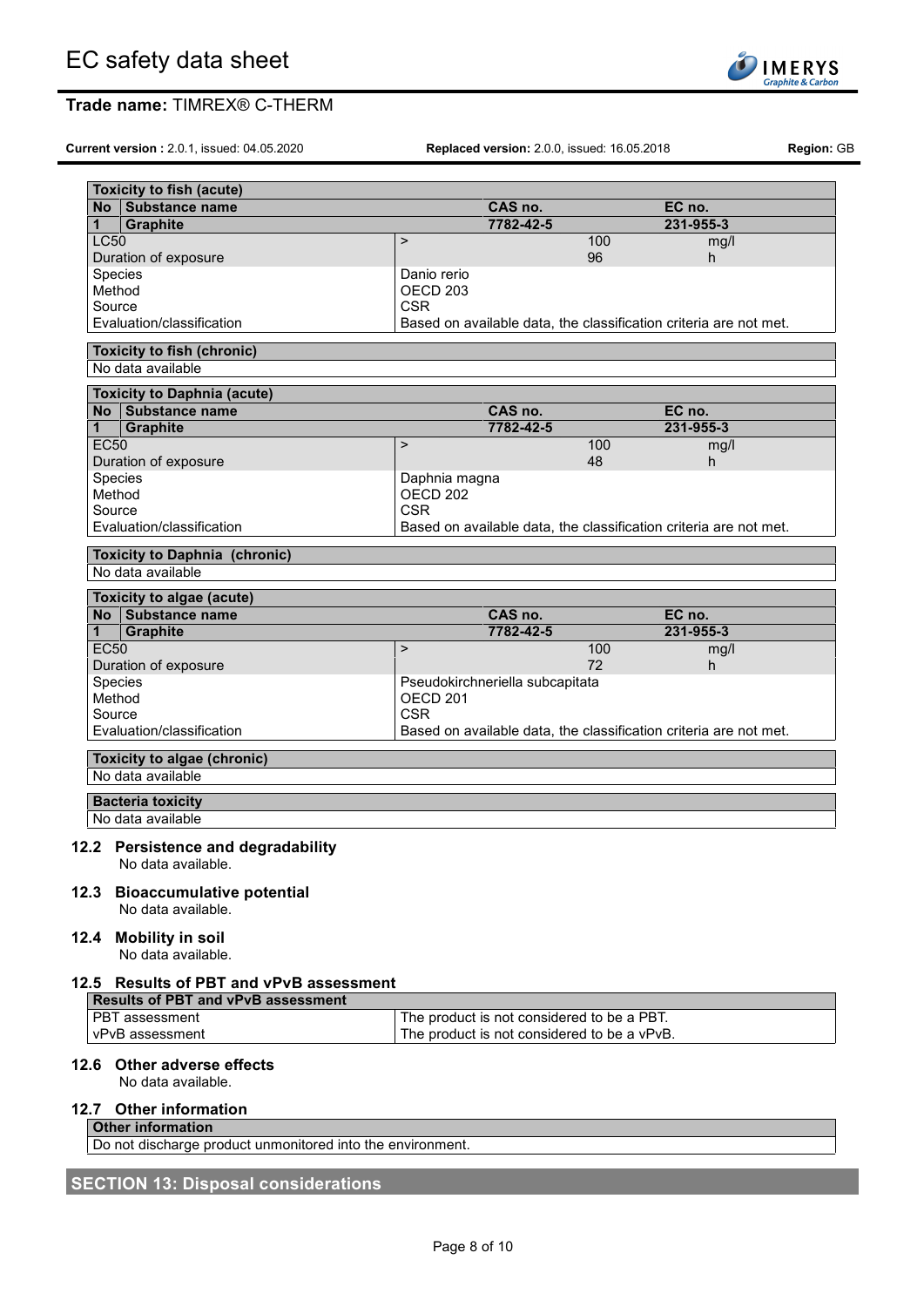

**Current version :** 2.0.1, issued: 04.05.2020 **Replaced version:** 2.0.0, issued: 16.05.2018 **Region:** GB

## **13.1 Waste treatment methods**

### **Product**

Disposal of the product should be carried out in accordance with all applicable regulations following consultation with the responsible local authority and the disposal company in an authorised and suitable disposal facility. Allocation of a waste code number, according to the European Waste Catalogue, should be carried out in agreement with the regional waste disposal company.

#### **Packaging**

Residuals must be removed from packaging and when emptied completely disposed of in accordance with the regulations for waste removal. Incompletely emptied packaging must be disposed of in the form of disposal specified by the regional disposer.

### **SECTION 14: Transport information**

### **14.1 Transport ADR/RID/ADN**

The product is not subject to ADR/RID/ADN regulations.

## **14.2 Transport IMDG**

The product is not subject to IMDG regulations.

### **14.3 Transport ICAO-TI / IATA**

The product is not subject to ICAO-TI / IATA regulations.

### **14.4 Other information**

The product is NOT highly flammable according to Regulation (EG) Nr. 440/2008 , method EC A.10 (flammability, solids)

- **14.5 Environmental hazards** Information on environmental hazards, if relevant, please see 14.1 - 14.3.
- **14.6 Special precautions for user** No data available.
- **14.7 Transport in bulk according to Annex II of Marpol and the IBC Code** Not relevant

## **SECTION 15: Regulatory information**

**15.1 Safety, health and environmental regulations/legislation specific for the substance or mixture EU regulations**

**Regulation (EC) No 1907/2006 (REACH) Annex XIV (List of substances subject to authorisation)**

In accordance with the Reach regulation (EC) 1907/2006, the product does not contain any substances that are considered as subject to listing in annex XIV, inventory of substances requiring authorisation.

**REACH candidate list of substances of very high concern (SVHC) for authorisation** In accordance with article 57 and article 59 of the Reach regulation (EC) 1907/2006, this substance is not considered as subject to listing in annex XIV, inventory of substances requiring authorisation ("Authorization list").

**Regulation (EC) No 1907/2006 (REACH) Annex XVII: RESTRICTIONS ON THE MANUFACTURE, PLACING ON THE MARKET AND USE OF CERTAIN DANGEROUS SUBSTANCES, PREPARATIONS AND ARTICLES** The substance is not subject to the provisions of annex XVII (restriction entries) of the Reach regulation (EC) 1907/2006.

**Directive 2012/18/EU on the control of major-accident hazards involving dangerous substances** This substance is not subject to Part 1 or 2 of Annex I

#### **National regulations**

## **National chemical inventories**

EINECS/ELINCS (European Community) listed USA (TSCA) listed<br>DSL/NDSL (Canada) listed DSL listed DSL/NDSL (Canada)